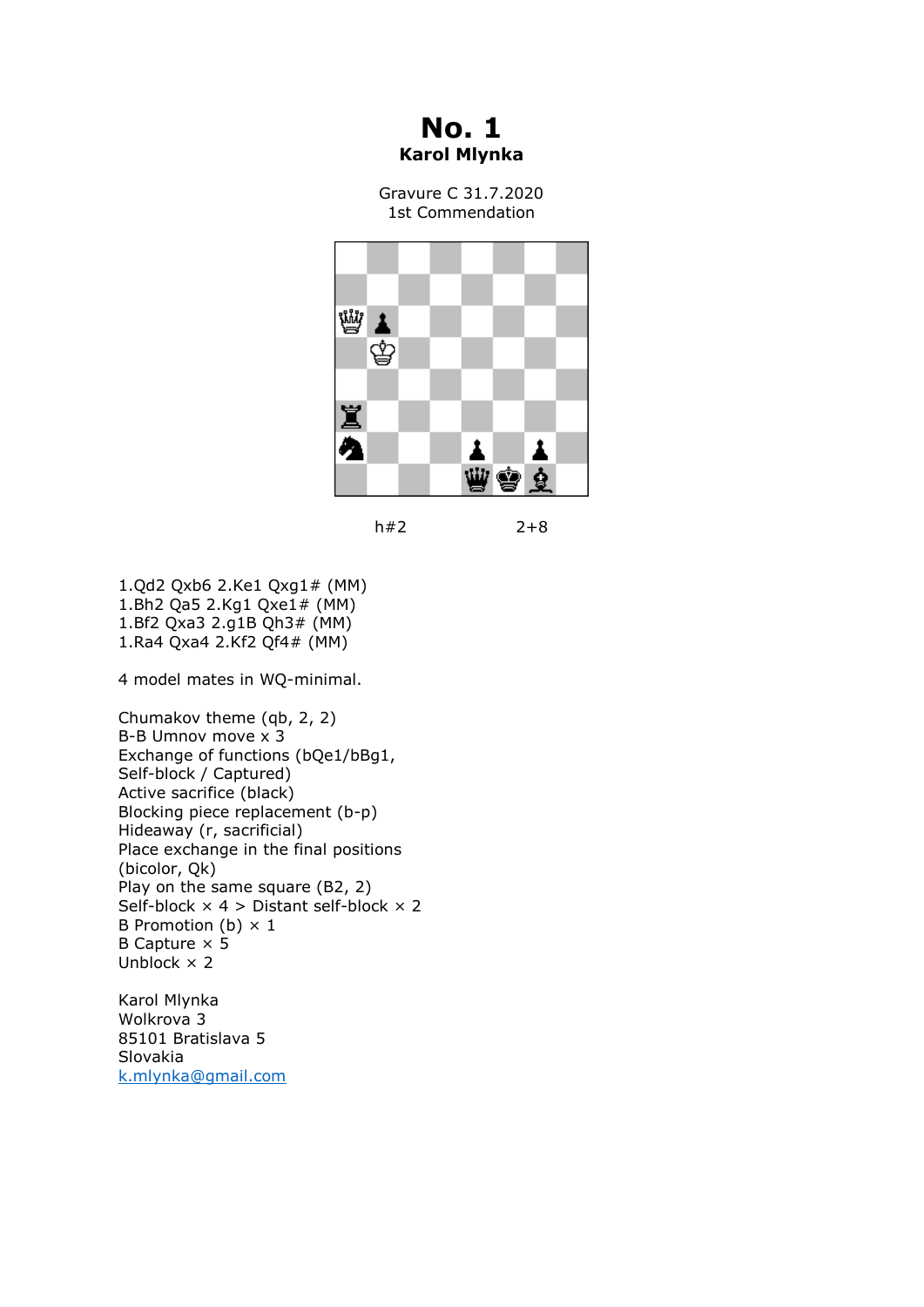**No. 2 Karol Mlynka**

V. Kolpakov-MT C 29.11.2020 Special Honourable Mention





- a) 1.Qe1 Rc1 2.Qe7 bxc8Q# A 1.Rc7 Re1 2.Rd7 b8Q# B
- b) 1.Kh1 bxc8Q A 2.Qg1 Qh3# (MM) 1.Rh8 b8Q B 2.Rh1 Qg3# (MM)

Miniature. W2=W1. Corner-to-corner (r) Pelle move (black) Promotion (QQQQ, 4) Model mate  $\times$  2 > Pin-mate  $\times$  2 Epaulette mate  $Self-block \times 4$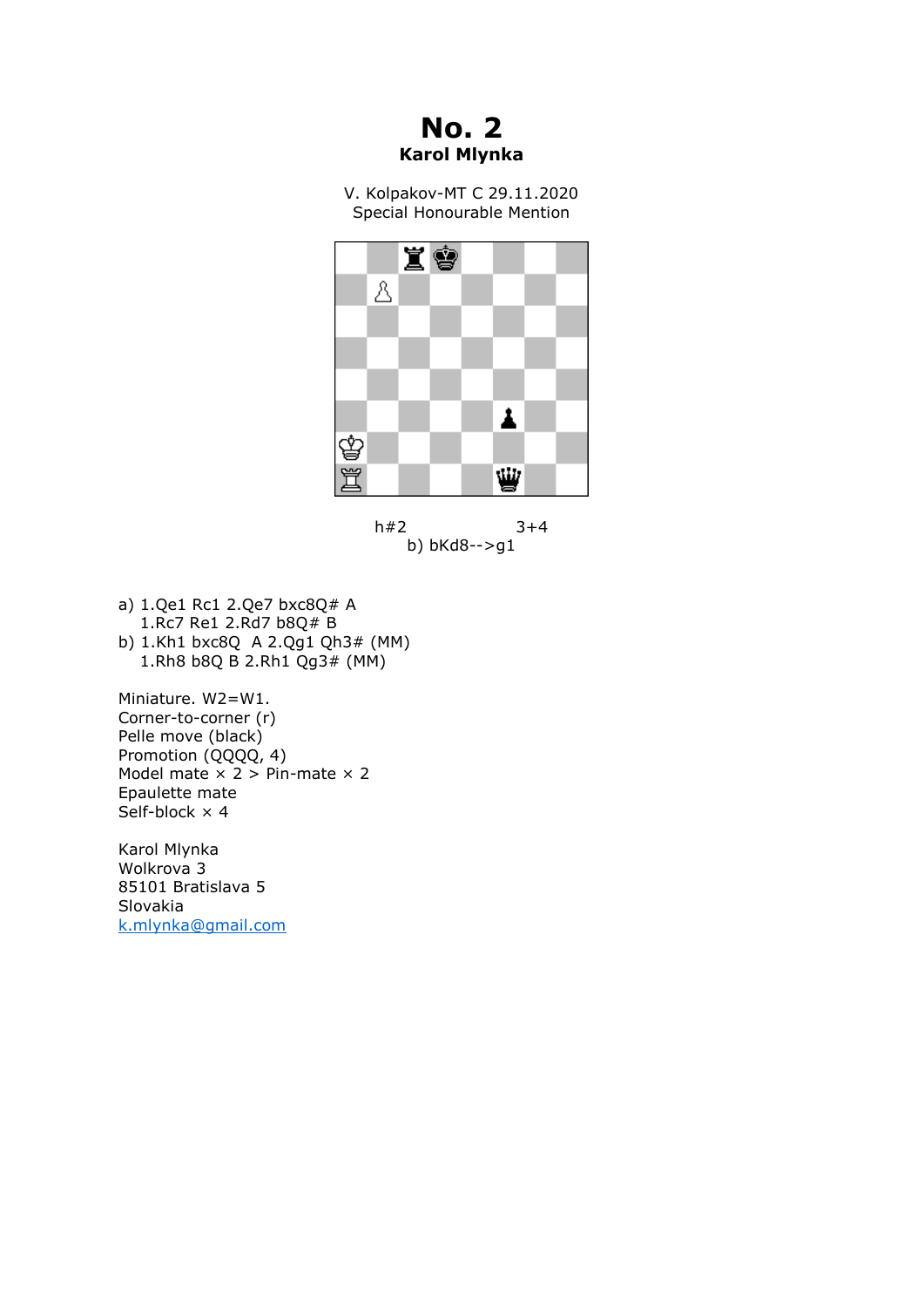**No. 3 Karol Mlynka**

Gravure C 31.08.2019 1st Prize





 1...g8Q A 2.Kg3 Q\*e6 3.Kh4 Qe1#, 1...g8S B 2.e5 Se7 3.e4 Sf5#, 1...g5 2.Kh5 g4+ 3.K\*g6 g8Q# A, 1...f5 2.Kg5 f4+ 3.Kf6 g8S# B.

HotF as kindergarten-problem with the same promotions in W1/W3. BK moves only  $\times$  3 Hideaway maneuver (bP, 2) Promotion (QQSS, 4) Switchback (bK, captureless, 1) Tempo maneuver (bK, waiting, 2) Tempo move (bP, waiting) Model mate  $\times 2$ Mates on the same square  $\times$  2 Mate on the white piece square  $\times$  1 W Promotion  $\times$  4 Square vacation  $\times$  2